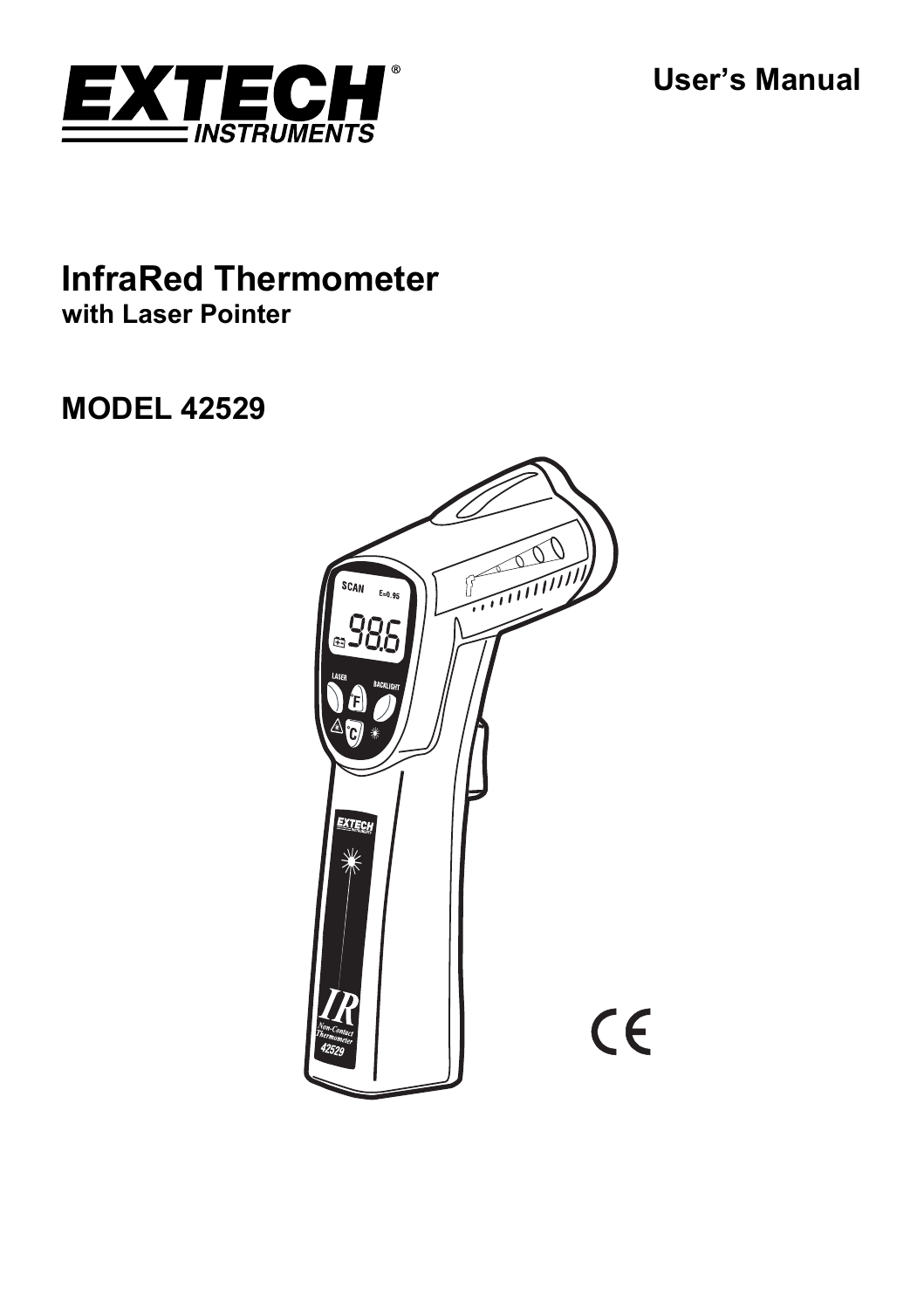### *Introduction*

Congratulations on your purchase of the Model 42529 IR Thermometer. This thermometer makes non-contact (infrared) temperature measurements at the touch of a button. The built-in laser pointer increases target accuracy while the backlit LCD and handy push-buttons combine for convenient, ergonomic operation. Proper use and care of this meter will provide years of reliable service.

#### *Safety*

- Use extreme caution when the laser pointer beam is on
- Do not point the beam toward anyone's eye or allow the beam to strike the eye from a reflective surface
- Do not use the laser near explosive gases or in other potentially explosive areas



#### *Meter Description*

- 1. LCD Display
- 2. Function Buttons
- 3. Handle Grip
- 4. Laser Pointer
- 5. IR Sensor
- 6. Measurement Trigger
- 7. Battery Compartment

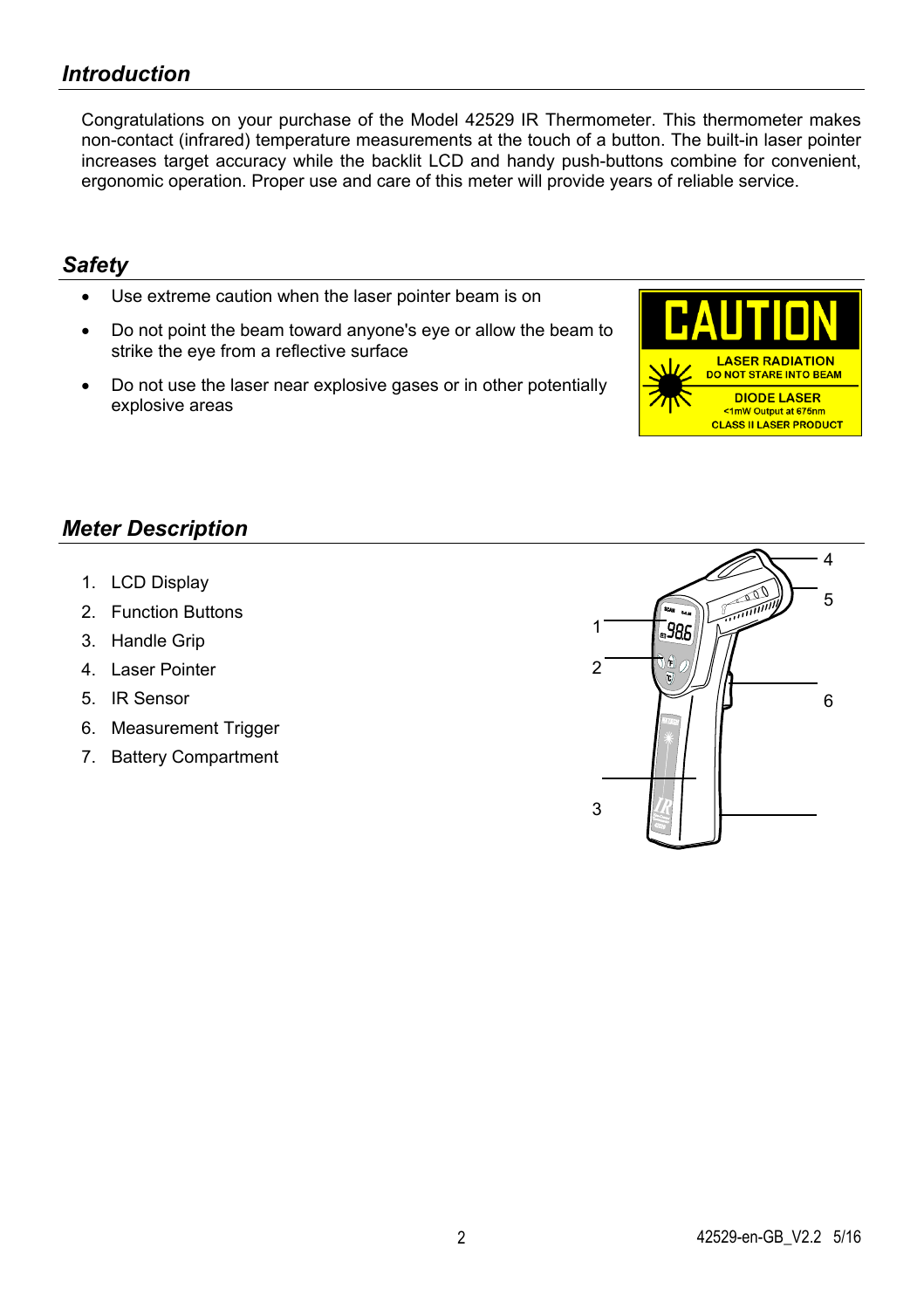- 1. Hold the meter by its **Handle Grip** and point it toward the device whose temperature is to be measured.
- 2. Press and hold the red **Trigger** to turn the meter on and begin testing. The display will light if the battery is charged. Replace the battery if the display does not light.
- 3. While continuing to press the Trigger, push the red **Laser** button to turn on the laser pointer. Aim the red beam approximately a half inch higher than the point of test as shown in the diagram below (pressing the Laser button again turns the laser off).
- 4. While measuring, the SCAN display icon will appear on the LCD above the temperature measurement and to the left of the emissivity value (fixed at 0.95.).
- 5. If the measurement exceeds the useable temperature range (0 to  $600^\circ F$ ), the meter will emit a tone and the LCD will display 'OVER'.
- 6. Release the Trigger when the temperature stabilizes. The HOLD display icon will appear on the LCD indicating that the reading is being held.
- 7. Set the temperature units (°C or °F) using the blue **°C** and **°F** buttons.
- 8. Press the yellow **Backlight** key to turn on the LCD backlighting function.
- 9. The meter will automatically power down after 7 seconds.

#### *Field of View*

The meter's field of view is 6:1. For example, if the meter is 30.4cm from the target (spot), the diameter of the target must be at least 5.08cm. Other distances are shown below in the field of view diagram.

Note that measurements should normally be made less than 60.9cm from the target. The meter can measure from further distances but the measurement may be affected by external sources of light. In addition, the spot size may be so large that it encompasses surface areas not intended to be measured.



#### *Measurement Notes*

- 1. The object under test should be larger than the spot (target) size calculated by the field of view diagram (see diagram on previous page or on side of the meter).
- 2. If the surface of the object under test is covered with frost, oil, grime, etc., clean before taking measurements.
- 3. If an object's surface is highly reflective apply masking tape or flat black paint before measuring.
- 4. The meter cannot measure through transparent surfaces such as glass.
- 5. Steam, dust, smoke, etc. can obscure accurate measurements.
- 6. The meter compensates for deviations in ambient temperature. It can, however, take up to 30 minutes for the meter to adjust to extremely wide ambient temperature changes.
- 7. To find a hot spot, aim the meter outside the area of interest then scan across (in an up and down motion) until the hot spot is located.